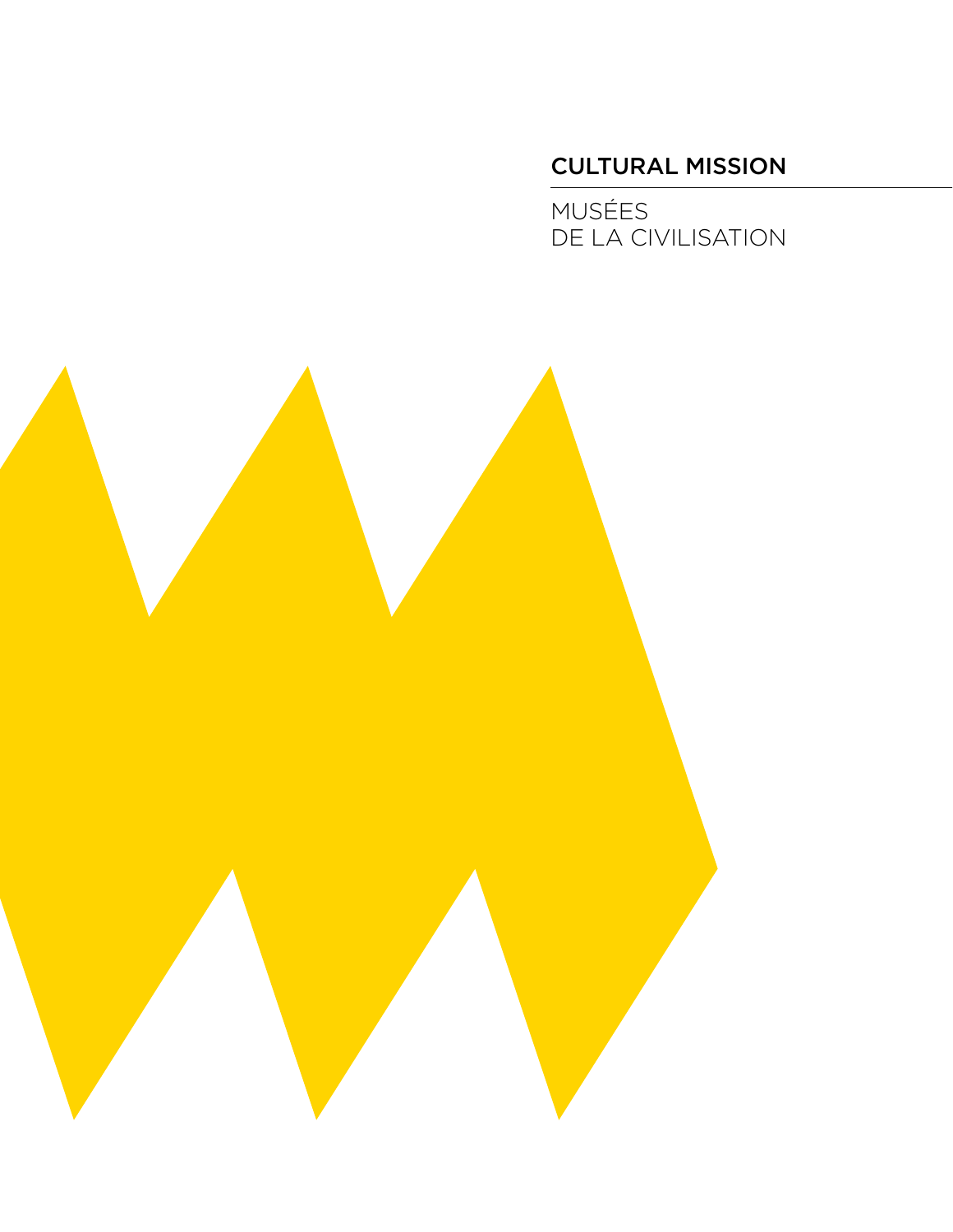#### **CONTENTS**

| 1. BACKGROUND                           | 3               |
|-----------------------------------------|-----------------|
| 2. CHANGE                               | 4               |
| 3. THEMES                               | 6               |
| 4. WHY?                                 | 8               |
| 5. AUDIENCES AND THE VISITOR EXPERIENCE | 9               |
| 6. APPROACHES AND COMMITMENTS           | 10 <sup>1</sup> |
| 7. CONCLUSION                           | 14              |

#### PHOTO CREDIT :

Jessy Bernier, Perspective Photo Rachel Bussière, Perspective Photo Nicola-Frank Vachon, Perspective Photo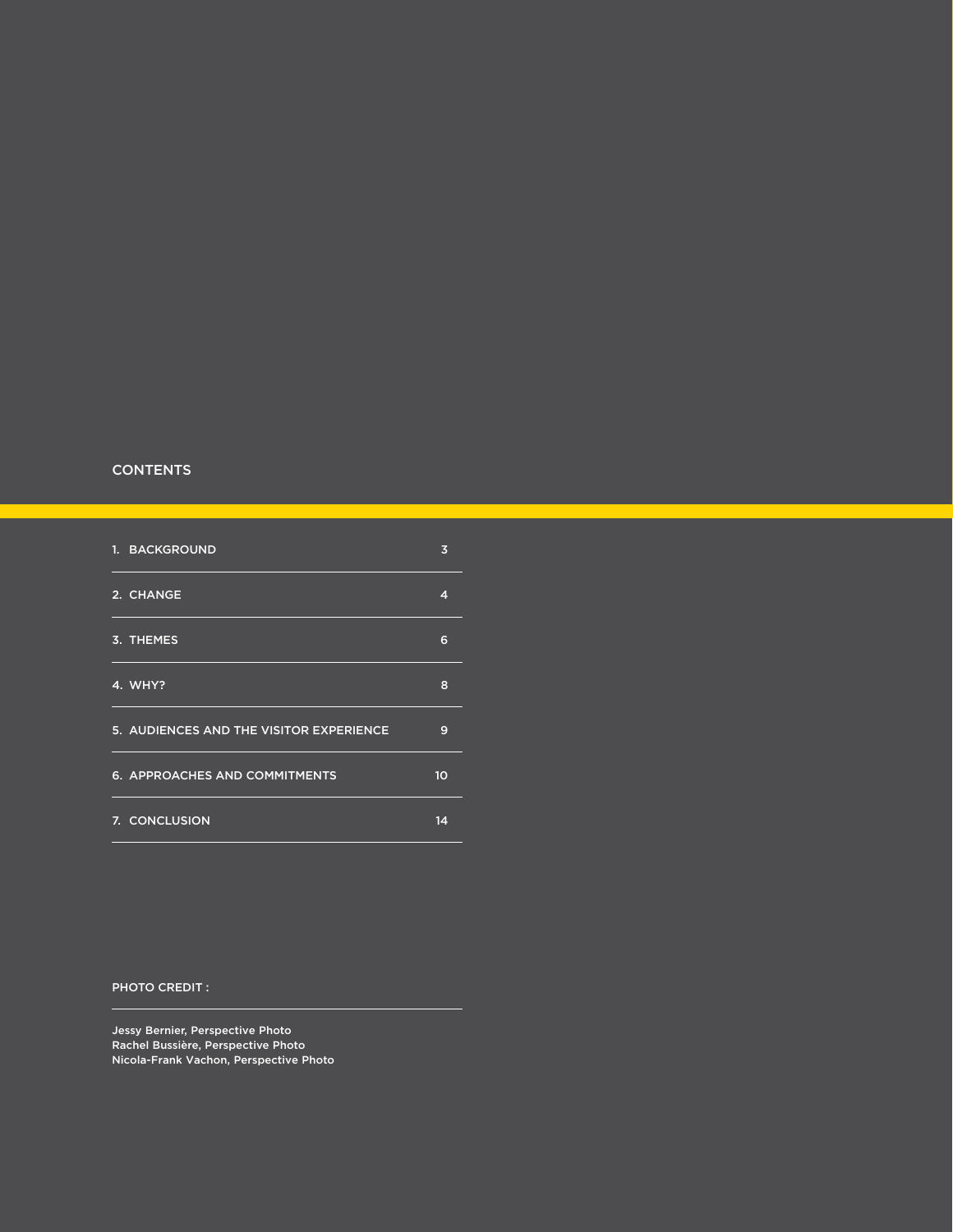# MUSÉES DE LA CIVILISATION - a benchmark institution -



The Government of Québec accepted and approved the concept document for Musée de la civilisation on August 26, 1987, after myriad discussions and a thoroughgoing reflection on the role and place of museums in our society. The document drew on previous North American and European experience together with Québec practices to propose a unified and inspirational vision that has helped chart the Museum's course for the past 25 years.

Musée de la civilisation's cultural mission today has lost none of its relevance. Like all living organizations, the Museum must adapt and reinvent itself in response to change. Nothing can be taken for granted: not its audience, whose expectations, demands, and needs are constantly evolving, nor the field of science, where knowledge is a work in progress. Even a standard-setting institution like Musée de la civilisation continues to be transformed, guided by its own experience and the explorations, experiments, and accomplishments of cultural institutions in Canada and around the world. It constantly seeks out challenges and strives to excel, knowing that its fate is forever to rethink, to cast doubt on what it knows, accepting that cultural institutions are necessarily and fundamentally in a state of flux.

The integration of Place Royale and Musée de l'Amérique francophone was one such step into a new territorial and cultural dimension. Now a museum complex of several differentiated cultural spaces, the institution embraced its identity as "Musées de la civilisation," putting new emphasis on the vocation, significance, and image of its component institutions: Musée de la place Royale, Musée de l'Amérique francophone, Maison historique Chevalier, Centre national de conservation et d'études sur les collections, and Musée de la civilisation.

Musées de la civilisation is a public institution and as such is committed to implementing the economic development, environmental, social, and cultural policies of the community (Agenda 21) and to universal openness. It takes an active role in the development of museum sciences and skill sharing as well as in the delivery of collaborative programs.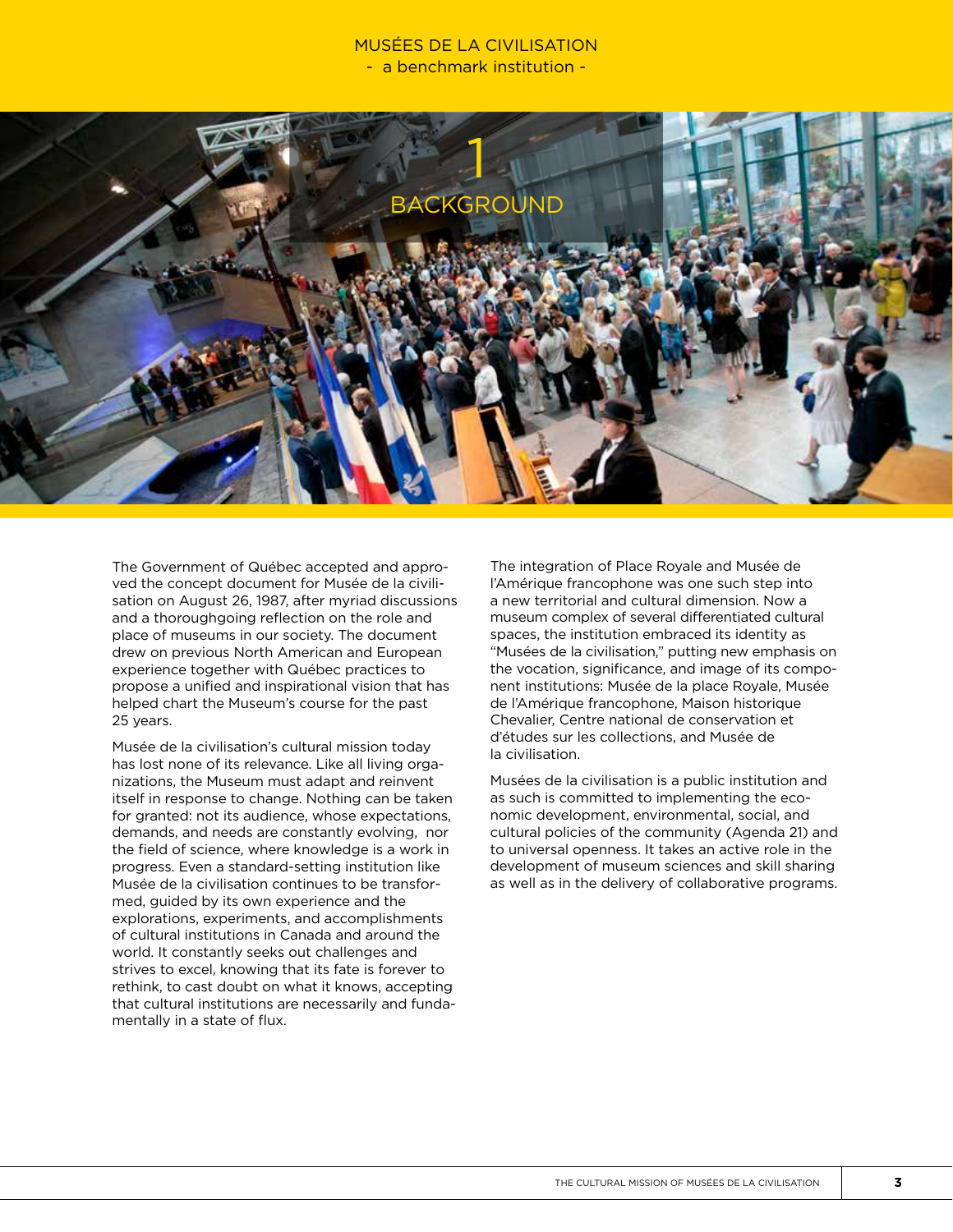

#### EXAMINING AND INCORPORATING CHANGE

In 25 years the Museum has delivered numerous productions to its audiences looking at and incorporating social change, technological change, and changes in cultural and museum approaches. The world has certainly changed.

#### A. Technology and interaction

Technological developments have triggered a paradigm shift, leading experts to speak of a "new humanism." Without going into the details, there is no denying the impact of the digital revolution on strategies and practices, whether from the standpoint of knowledge development, communication, cultural mediation, participation, or collaboration.

#### B. Development of new disciplines and research

Artistic disciplines continue to develop and incorporate new forms of expression, influenced by globalization, cultural diversity, and new technologies. Traditional boundaries have become blurred. Multidisciplinary or even anti-disciplinary or undisciplined art abounds. Musées de la civilisation itself challenges disciplinary boundaries by mounting productions that incorporate diverse notions of heritage and juxtapose seemingly contradictory approaches such as art and science, or natural history and social ethics.

Scientific research is also revolutionizing our perception of the world and our daily lives. Science plays an ever more prominent role in society, as society does in science. Try talking about genetic engineering in isolation from ethics—or sustainable development without referring to culture.

#### C. The transformation of audiences

Cultural tourism, immigration, demographic trends, changes in social status, and the new importance of knowledge all lead us to the question of who goes or doesn't go to the museum—all the more pressing as people seem to expect to play a more active role: the traditional prescribed track through an institution no longer has the same appeal. People have so many ways to find information, and they can get it almost instantaneously. Audiences also seem to be looking for new experiences, authenticity, and structure all in one package.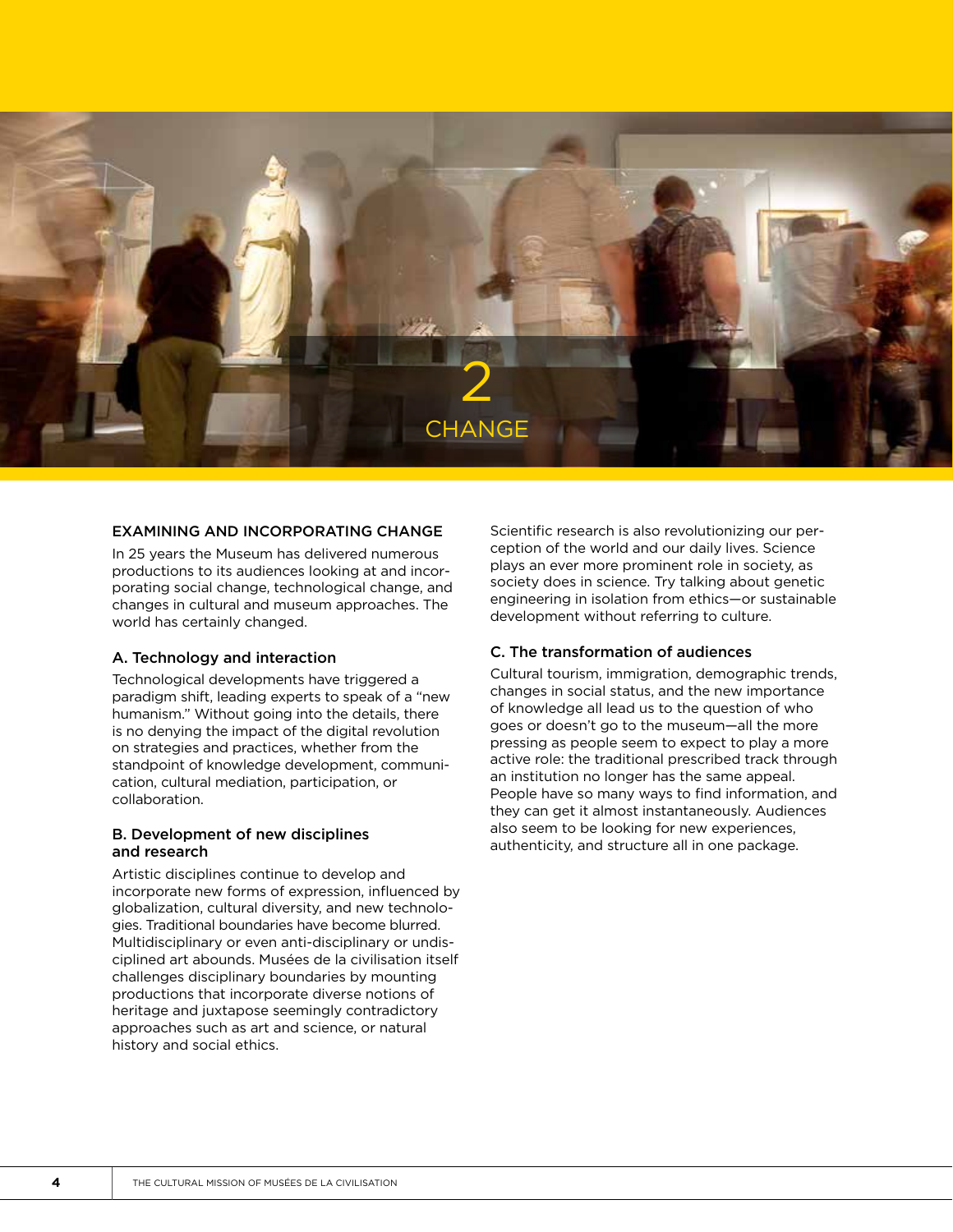

# D. An overcrowded cultural milieu

Cultural options have multiplied and become more sophisticated: major events, blockbuster exhibitions, and innovative forms of cultural mediation are now run-of-the-mill for many people. Greater access to international culture also drives this trend.

Museums of society have responded by exploring new fields of inquiry, including world culture and intangible heritage.

New museums have sprung up and many cities have brought in celebrity architects to create museums as urban signature pieces.

#### E. A national and international network

Musées de la civilisation's recognized status as a resource center for Quebec museums and an international benchmark attest to its commitment to and involvement in networking. Musées de la civilisation has a duty to remain a major player in cultural transmission on the provincial, national, and world scene. Here too the modus operandi have multiplied and become more complex. Musées de la civilisation has seen the rise of emerging economies and new demands for dialogue and exchange with their attendant burden of expectations.

### F. Funding issues

Musées de la civilisation must continue its commitment to developing new sources of income and controlling expenditures even as it implements a development plan for its component institutions. The nature of a museum complex demands a special integration strategy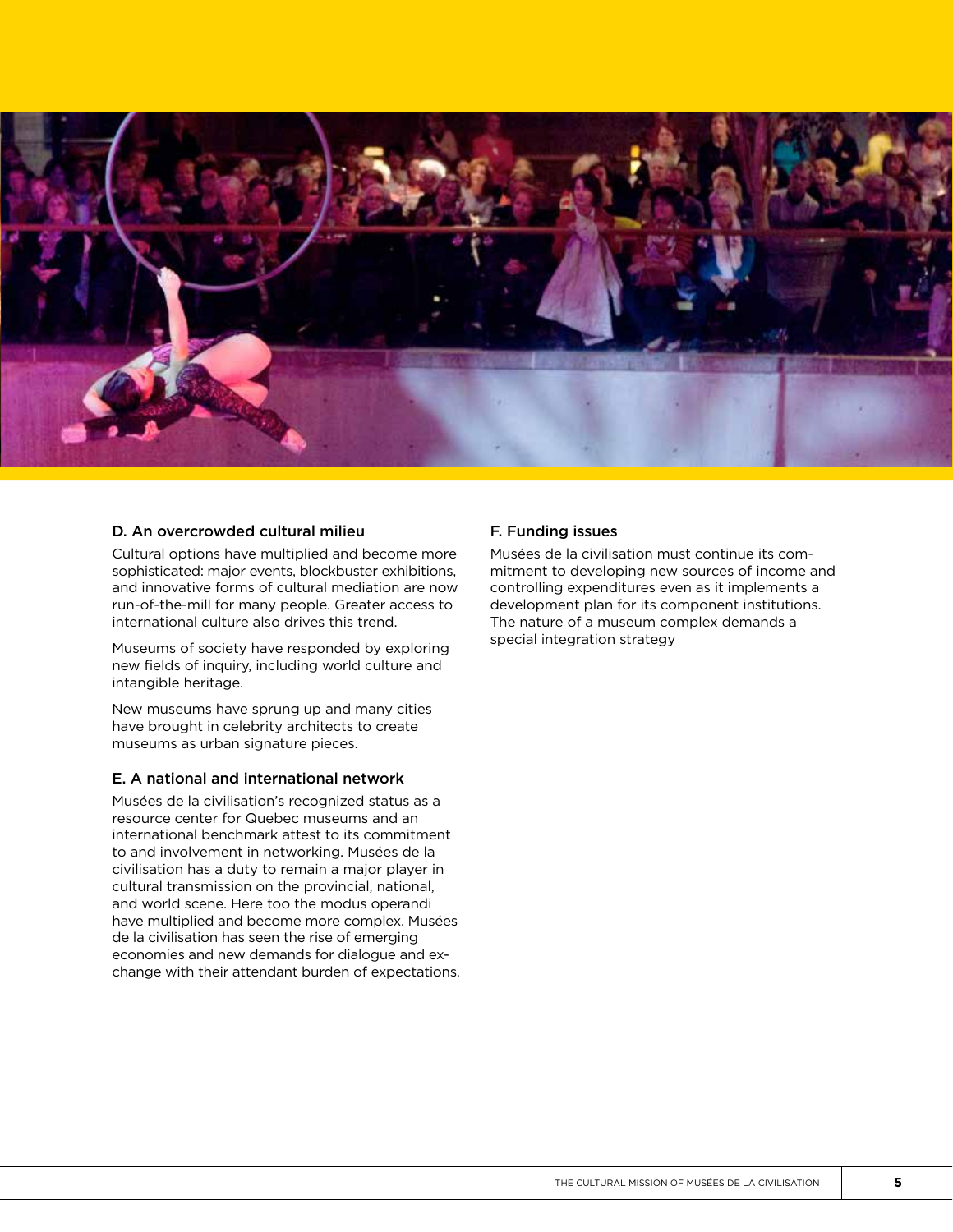

#### A MUSEUM OF SOCIETY

Recent European history has seen a gradual transformation of ethnological, historical, and territorial museums into museums of society, the term (musée de société) having risen to prominence at a colloquium in Mulhouse, France. Museums no longer define themselves by the scientific disciplines they specialize in but rather by their object of study—society itself.

Musées de la civilisation's path was already set when it laid out its multidisciplinary approach and topic of investigation—the human person examined according to a thematic approach. Musées de la civilisation's component institutions are all museums of society and tackle their subject from three perspectives:

#### A. Organization and structure

Societies organize, take on structure, and confront notions of power (military, civilian, religious, and so forth), internal and external forces and movements, and visions for development and conservation. In a nutshell, they are part of a complex web of relationships and dynamics that take various forms. Themes include for example the division of labor, the place of the family, gender relations, universality, exclusion, urbanization, money, democracy, and war.

### B. Communication and exchange

All human development rests on communication and exchange. The issue has always been fundamental. Although today we too often restrict ourselves to thinking about it from the perspective of media and technology, we need to remember that communication and exchange is the foundation of all growth and learning and key to individual and social evolution and transformation. It also takes many forms, appearing in the guise of giving, teaching and learning, trade, immigration, transportation, colonization, social networks, language, and more.

#### C. Creativity and innovation

All societies create, innovate, push limits, explore, and try new approaches. This includes not only scientific discoveries, technological advances, and the transformation of materials but also the pure power to imagine, create, and express oneself. We know that our societies are irrevocably changed by our relentless quest to understand and interpret our world, by scientific, cultural, and spiritual advances. Inevitably too our exploration of creativity and innovation includes an examination of perverse effects, the limitations of our searching, or more straightforwardly the impacts and consequences of all human endeavor.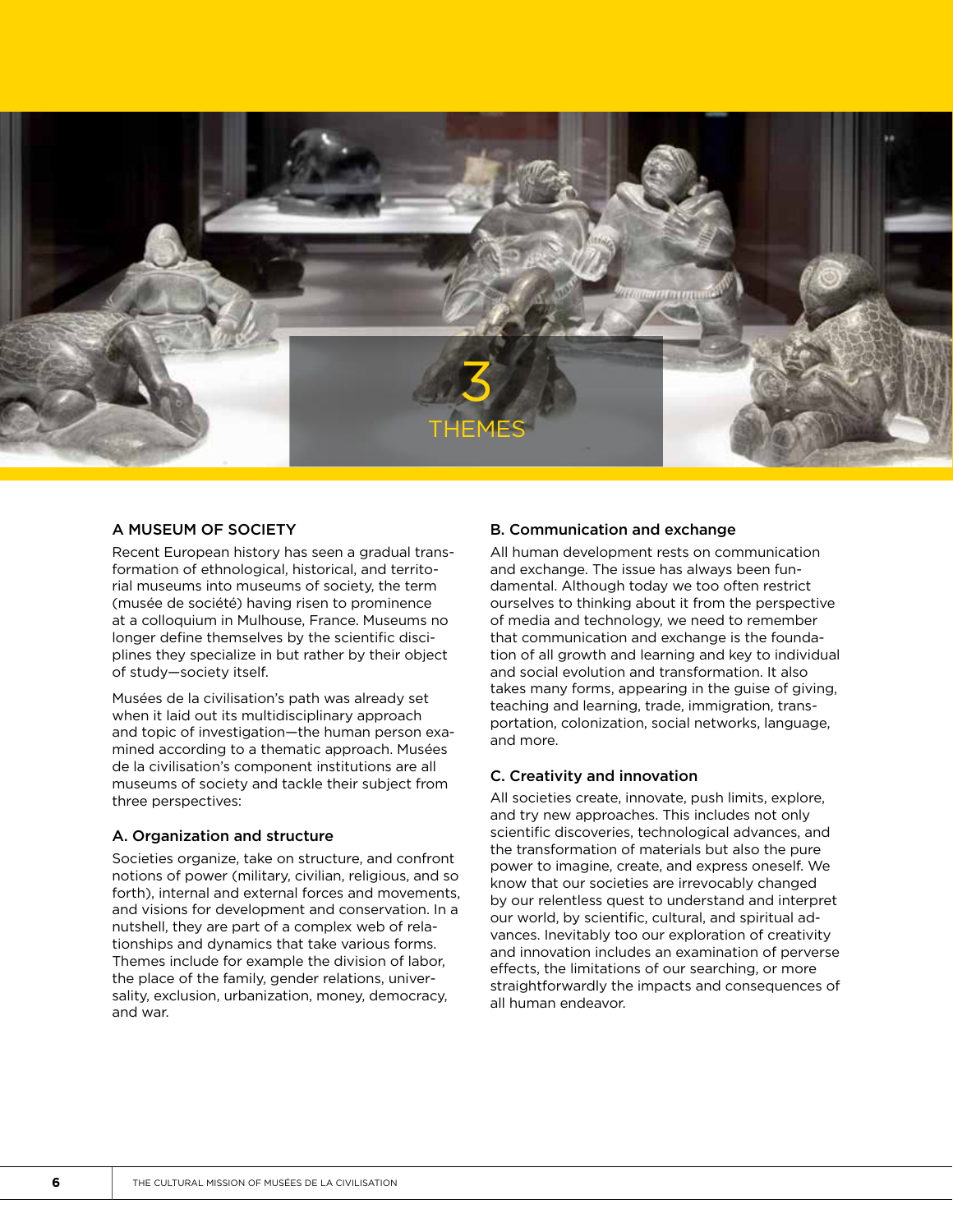

The mighty human epic highlights our species' common past and shared future. In it we become in a sense the consciousness of earth's civilization.

Technological progress, economic development, demographic forces, and political issues all confirm our universal and shared responsibility for the future of our planet. Humanity must learn to think of itself in universal terms—to think globally.

Yet we can only grasp this global space-time if we are able to apprehend our own rootedness in a specific place without losing sight of the way this "place of our own" exists in a relationship of interdependence with all other places and environments. We may be from here, but here is also defined in relation to elsewhere—to other societies and their stories.

Understanding and explaining Québec demands a grasp of the ebb and flow of the world it is part of. Questions of language, democracy, economics, society, and culture gain their meaning through reinterpretation in discussions and confrontations with other societies.

Musées de la civilisation must always be on its guard against exoticism and distanciation when dealing with other cultures: we get to know other societies so they can enrich our take on the world, our understanding of motive forces and evolution, and the magnitude of developmental issues.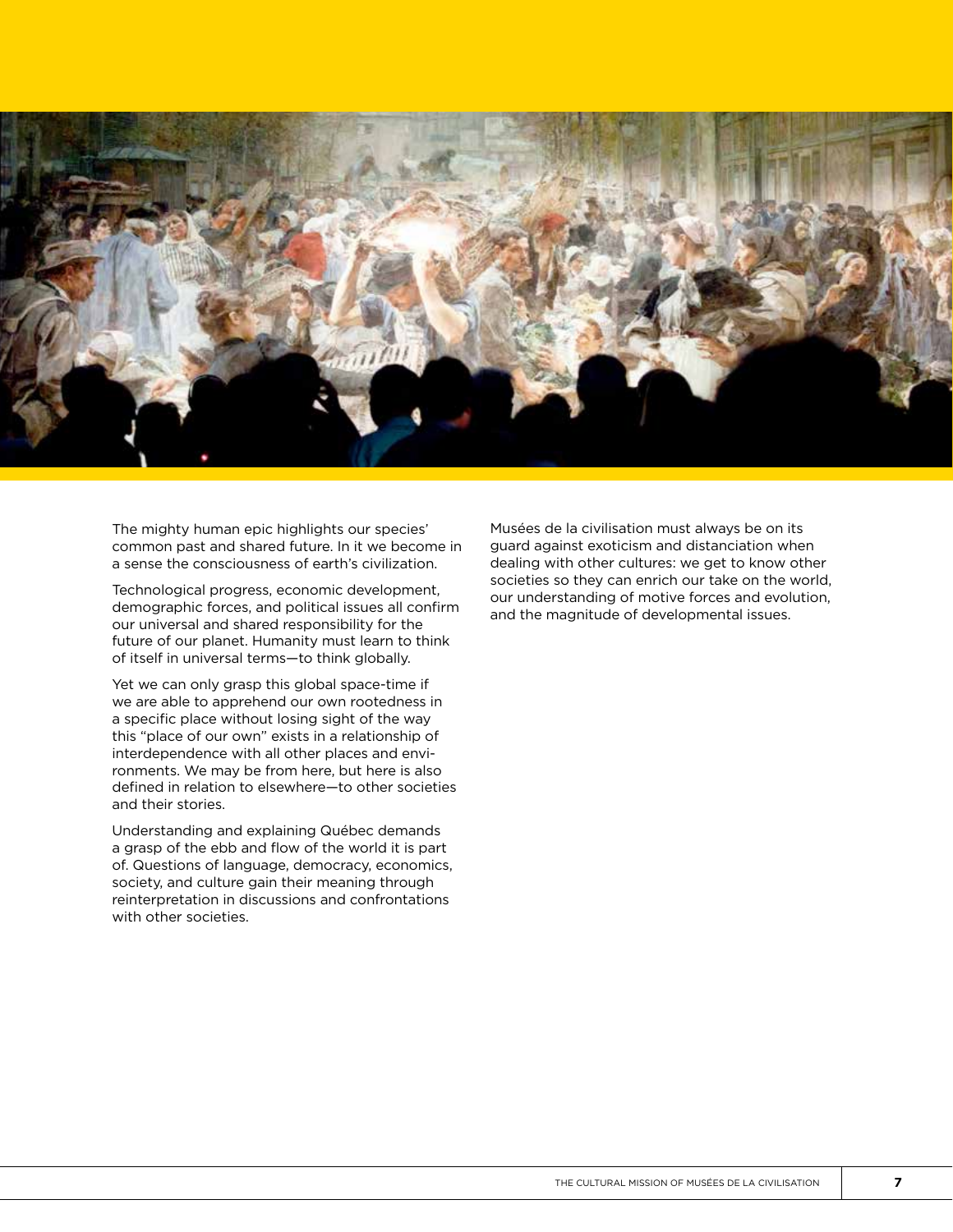

#### A PLACE WHERE THE INDIVIDUAL, SOCIETY, AND THE ENTIRE SPECIES MEET

Musées de la civilisation's raison d'être has always been its visitors—indeed all Quebecers. Over the years it has carefully monitored the public impact of its actions in a multitude of studies and surveys, keeping a particularly close eye on give-and-take during educational and cultural mediation activities. It also stresses its identity as a place of wonder, understanding, and reflection as it takes part in the creation and spread of knowledge.

Musées de la civilisation doesn't provide all the answers. It doesn't lay down fixed paths: it is instead a place where the individual, society, and the entire human species meet. It tackles the world's complexity with all its uncertainty and doubt. The point is always to get to what's real in order to develop a shared human consciousness. Musées de la civilisation continues to provide a touchstone for thinking about our shared, never-ending search for happiness, a better life, and improved ways of doing things.

The 1996 UNESCO commission report entitled Learning: The Treasure Within sees our societies as constantly confronted by tension between "the global and the local," "the universal and the individual," "tradition and modernity," "long-term and short-term considerations," "the extraordinary expansion of knowledge and human beings' capacity to assimilate it," and others. The report's conclusion suggests learning throughout life as the "heartbeat of society," and describes the four pillars it rests on: learning to know, learning to do, learning to live together, and learning to be.

Musées de la civilisation doesn't try to replace school and is not the only institution for spreading knowledge. However, the specific character of each component institution provides a unique experience all its own. Each institution contributes its own ways of knowledge take-up that consider diverse socioeconomic backgrounds and the fact that reality is multidimensional. They look at knowledge and how it's developed (methods), self-awareness (including the complex nature of an individual's multiple identities), and the consciousness of humanity (of being part of the human race).

> WHY MUSÉES DE LA CIVILISATION? To understand the world, to share a consciousness of humanity, and to create points of reference.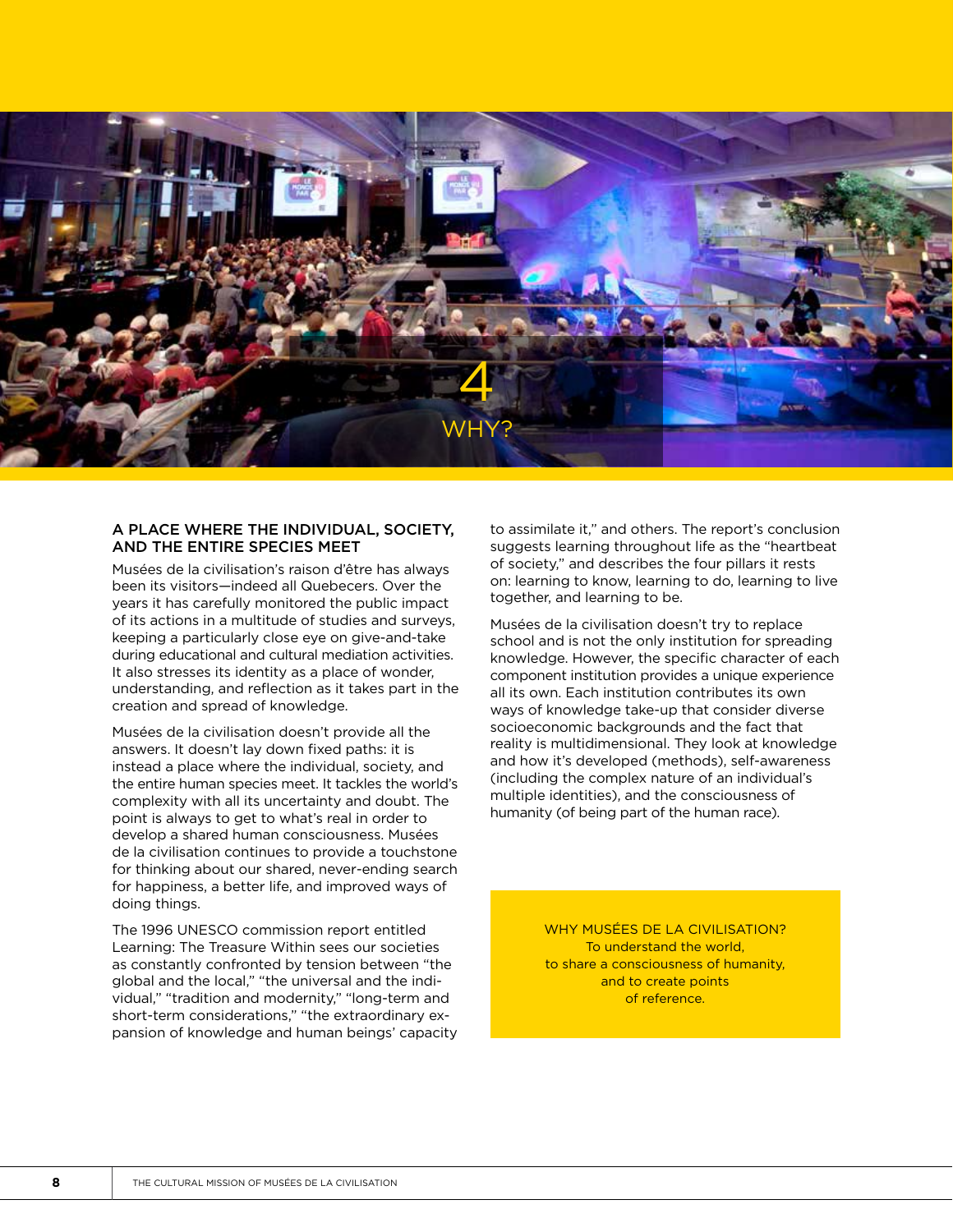

#### RESPONSIBILITIES AND STRATEGIES

Musées de la civilisation is there for people from everywhere. As a national public institution with an overall mission however, it has a number of responsibilities that impose strategic choices.

### A. Outreach

Outreach takes two main forms. One is recognizing socioeconomic diversity and differences in learning styles, local identities, and civic issues with a multidimensional, multi-communicational program to speak to and bring the museum experience to the broadest possible audience. The other is finding ways for people to collaborate and participate by hosting public activities and providing opportunities for reflection.

### B. A total experience

Visiting Musées de la civilisation is a total experience of wonder, understanding, and thinking. Each component institution is a place of discovery and openness involving emotions, thought, and sharing. They are a set of tools for developing human consciousness—places for understanding the world. To see better is to understand better. To understand better is to live better. Musées de la civilisation charts a course.

### C. Enduring relationships

Musées de la civilisation believes that its social and cultural impact depends in large part on developing loyalty and on taking the long view regarding programs, outside activities, and partnerships with other places. From the beginning, Musées de la civilisation has always sought to be not just a onetime visit, but a recurring actor on the visitor's journey of discovery and learning.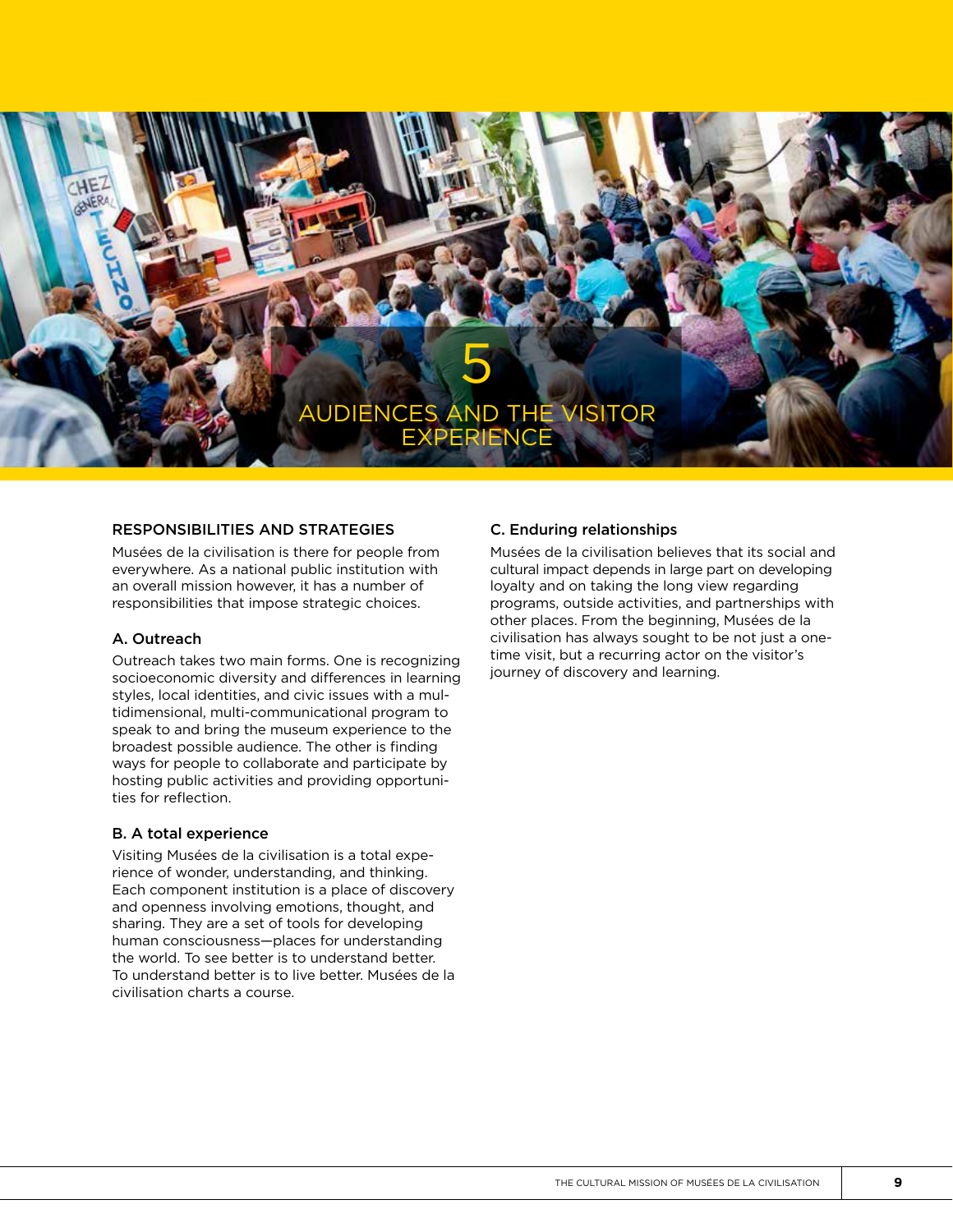

Musées de la civilisation has chosen a number of approaches and commitments to serve as its cultural signature.

#### APPROACHES

#### A. A theme-based approach

Musées de la civilisation searches for the meaning of things, building its programming around themes that cast light on the various aspects of human existence. The collections of course have their own shapes and stories (suggested by collectors, curators, researchers, museologists…) and Musées de la civilisation sets great store by the quality of its collections.

In recent years Musées de la civilisation has explored the many facets of popular culture (including film, television, song, and videogames), cultures of the world, historical perspectives, local cultures, and the relations between science and societies. Its institutions have tackled contemporary issues along with basic and perennial social questions. They have brought in artists, scientists, philosophers, and others to examine the how and the why of things. They have built their programming around a reading of the world we live in.

#### B. A multidisciplinary approach

Musées de la civilisation makes use of all disciplines in its search to understand the world. Although the term interdisciplinary may sometimes be a better fit, what matters here is the importance of incorporating multiple takes and points of view into our thinking as keys to understanding the world.

Musées de la civilisation has over the years explored numerous themes with the help of the humanities (history, sociology, anthropology, ethnology, etc.) and increasingly the so-called hard sciences. This trend is almost certain to continue.

We acknowledge a certain convergence of the "hard" and "soft" sciences in recent years. Even the likes of art history, while remaining anchored in the humanities, now seeks to incorporate the contributions of science into its knowledge and understanding of the world.

The history of our civilizations is intimately bound up with the history of methods, inventions, and technology. Even as we speak of an age before and after the printing press, there is also an age before and after the Internet.

Most of today's pressing issues also involve technology and science. Issues of sustainable development, genetic engineering, natural resource exploitation, food distribution and safety, energy provision, the impact of communication technologies, and so forth all demonstrate the close connection between science and society. Like issues relating to society (such as immigration, demographics, and education), they call for contributions from multiple disciplines.

Musées de la civilisation believes in the necessity of general culture and knowledge, in continued learning, despite its limitations. And it is part of that process, comparing general culture to a skin that can hold all our questions, contradictions, certainties, and identities without closing us off from our surroundings.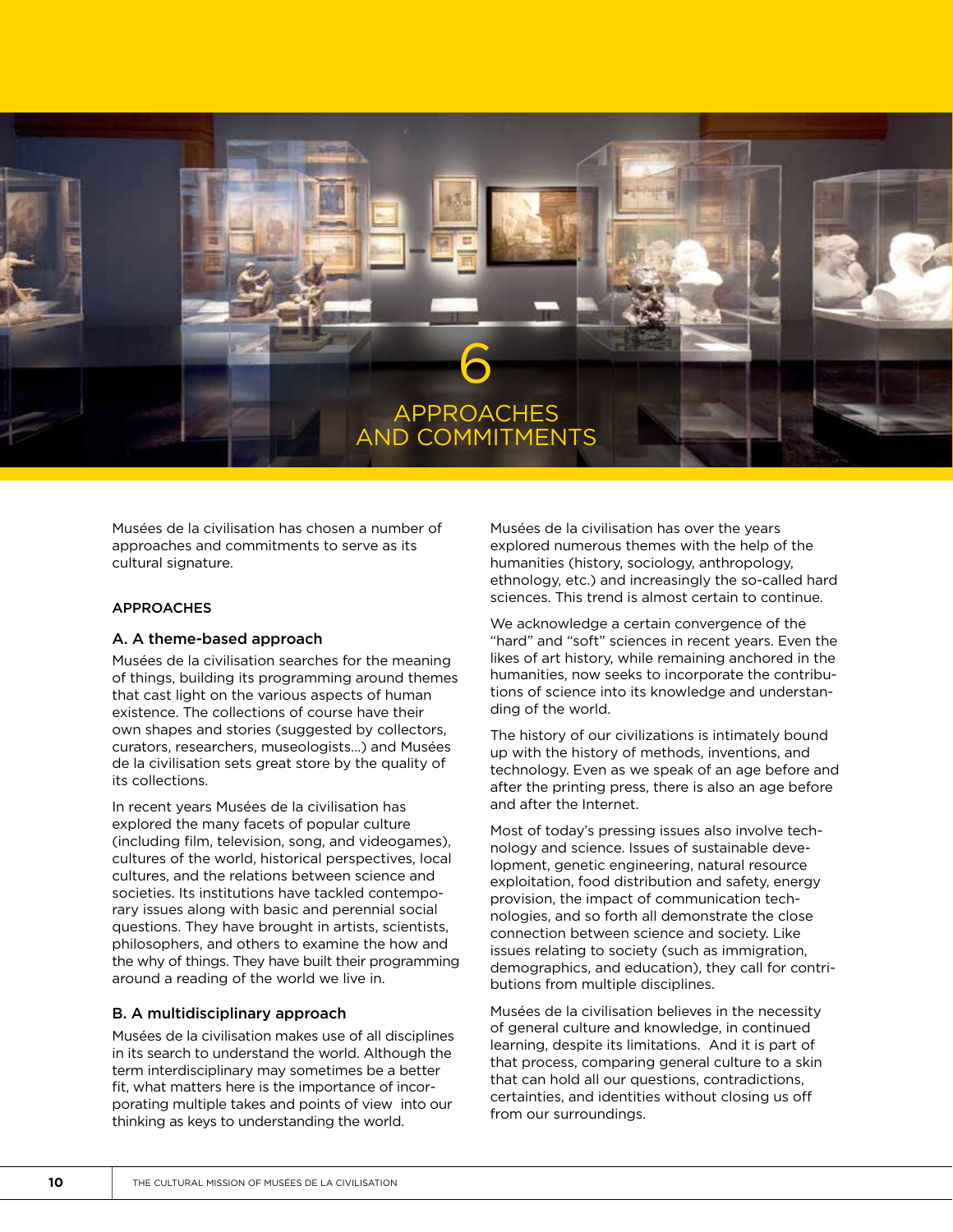

# C. A dynamic process

Talking about a society while attempting to understand scientific facts means working with the notion of change. Societies develop and knowledge and understanding are built. How do we put our finger on what's important, identify the references, and grasp the mechanics of social transformation, distinguishing between the essential and the nonessential? In this lies the challenge facing Musées de la civilisation.

French-language North America, the individual within society, the development of understanding, Québec's relationship with the world: all these are part of a dynamic process that leads us to the notion of networks (networks of people and societies as well as networks involving their interrelations with the environment, technology, materials, and so forth).

Just as a multidisciplinary approach is helpful in dealing with complexity, the consideration of motor forces and their attendant networks should help us avoid falling into static, exoticized pictures of other societies as well as our own. It also reminds us of the importance of constant research and scientific advances.

Delving into a question or issue is all about figuring out what we know and what we don't know. It demands that we start a conversation, find a way to explore new avenues, or take another look at what we think we know.

Introducing new things, encouraging thought, inculcating a love of learning: these remain what Musées de la civilisation's component institutions are all about. They don't have all the answers they're part of the process.

### D. A general yet differentiated approach

Musées de la civilisation must never forget that knowledge takes many forms. Although knowledge acquisition, notably the importance of fostering all-around culture, remains the institution's first priority, it has chosen also to take an interest in practical, emotional, and social skills in the conviction that the underlying issues always come down to the opposition of local vs. global, understanding vs. action, individual vs. collective, past vs. present, or myself vs. the other. Musées de la civilisation thus accords full recognition to the critical role of human mediation.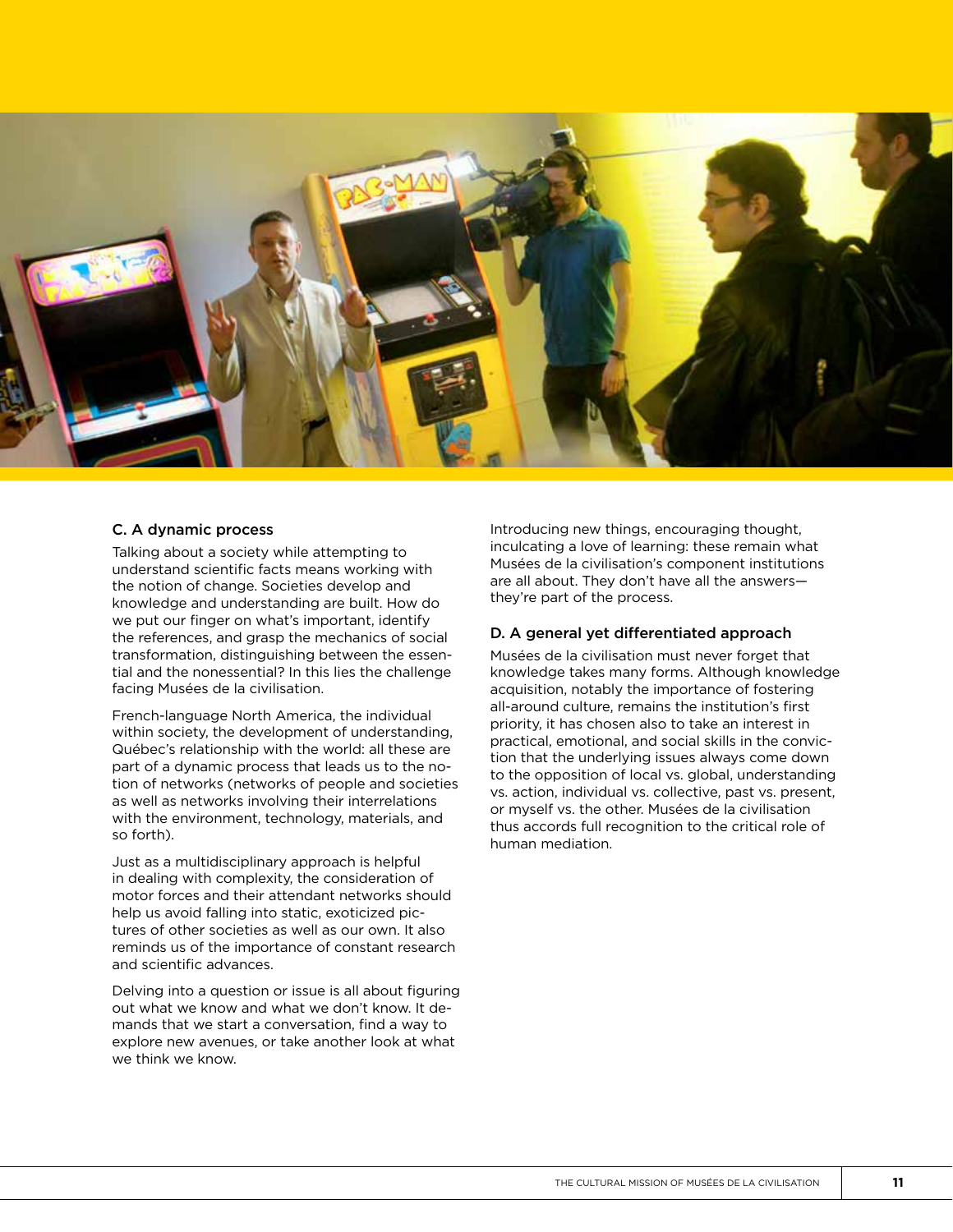

#### COMMITTED TO

#### A. Rigor

Processes must necessarily be based on thorough research and accurate, dependable content. Musées de la civilisation's impact hinges on the credibility of what it says and does.

Musées de la civilisation thus has recourse to committees of outside experts. The steering committee helps management set strategic priorities, while the collections development committee advises on curatorial operations.

Each theme Musées de la civilisation explores is assigned a scientific committee composed mainly of experts from universities, often joined by cultural committees. Material is always validated by researchers and is based on research of various kinds.

Curators conduct research on the collections, and Musées de la civilisation encourages work from universities by offering scholarships for research in specific areas. Curators also work together on heritage-related issues.

### B. Experimentation, innovation, relevance

Musées de la civilisation is seen as a hotbed of innovation and has left its mark on the history of museums with its approach, museography, cultural activities, and social initiatives. It has found new ways to make contact with new audiences. The cultural education sector is faced with the necessity of constantly reinventing its thinking and activities in an open-ended, multipolar world. Nothing can be taken for granted and there is no one way to be or do things. The only certainty is the constant obsession with ensuring that our material (form and content) speaks to a multiplicity of audiences. Innovation and experimentation serve our cultural mission provided they are grounded in effectiveness, efficiency, and greater impact.

We innovate not for the sake of being innovative. but so we can get things right. Everything Musées de la civilisation does is subject to this same challenge, and all sections of the institution have shown a tremendous capacity for self-renewal over the years.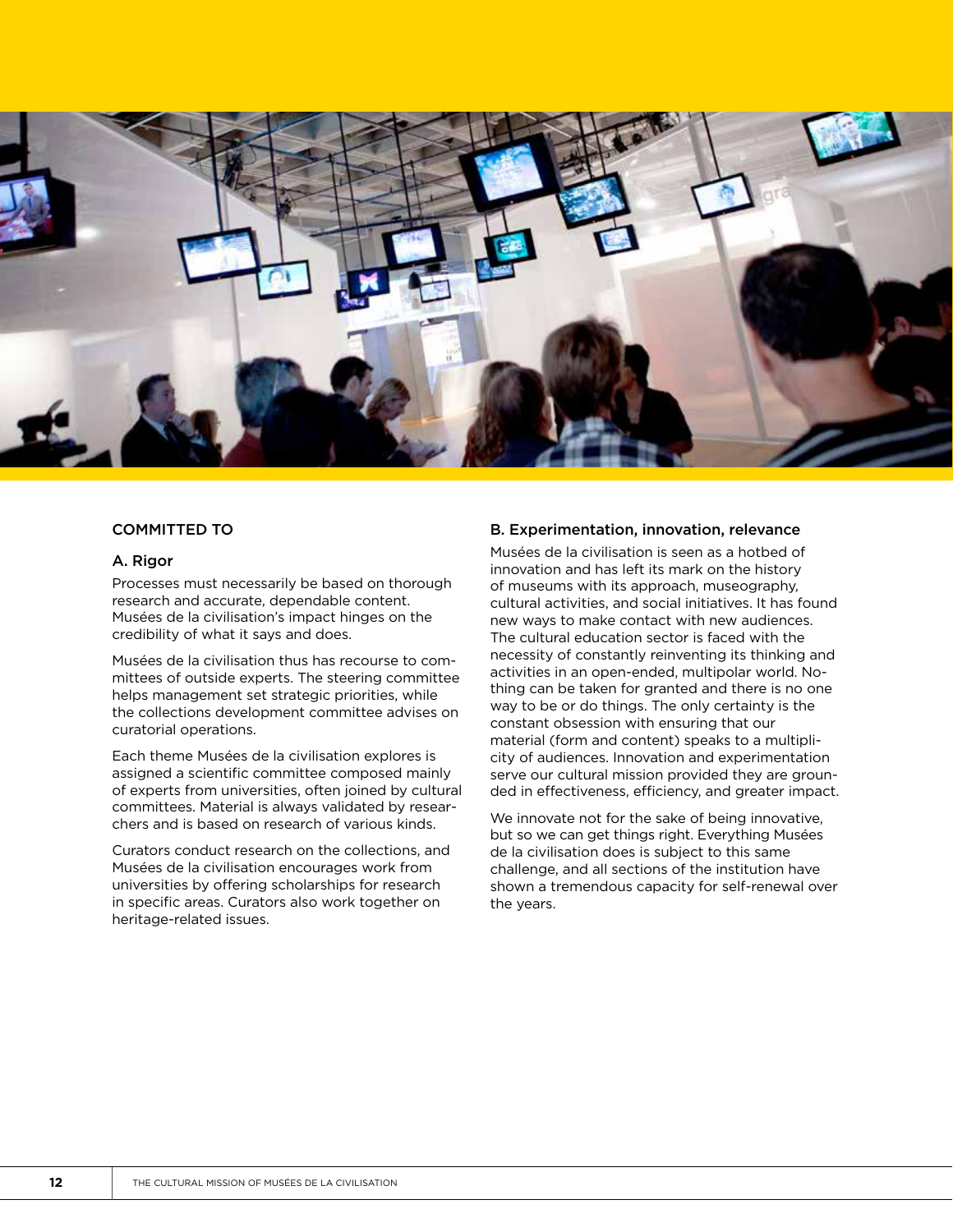

Musées de la civilisation component institutions must be learning institutions, forever moving forward. They must be rooted in policies and prac tices of experimentation (and self-criticism). It's about awareness, collaboration with other cultural and educational sectors, training, facing facts, get ting help from committees of outside consultants, attending conferences and symposiums, making goal-oriented choices, and targeting audiences. In a nutshell, it's about programming.

#### C. Integration

Musées de la civilisation takes an integrated approach, bringing the specificity of all its func tions together into a collective process and shared vision. Research, collections, exhibitions, cultural mediation, and education all have a part in developing themes, dissemination programs, and institutional commitments.

Musées de la civilisation speaks with one voice, but in a plethora of words and guises. Every word opens and encourages dialogue, rendering its ins titutional message stronger and more cogent. Its cultural interventions reflect one another to reso nate more deeply in people's hearts and minds.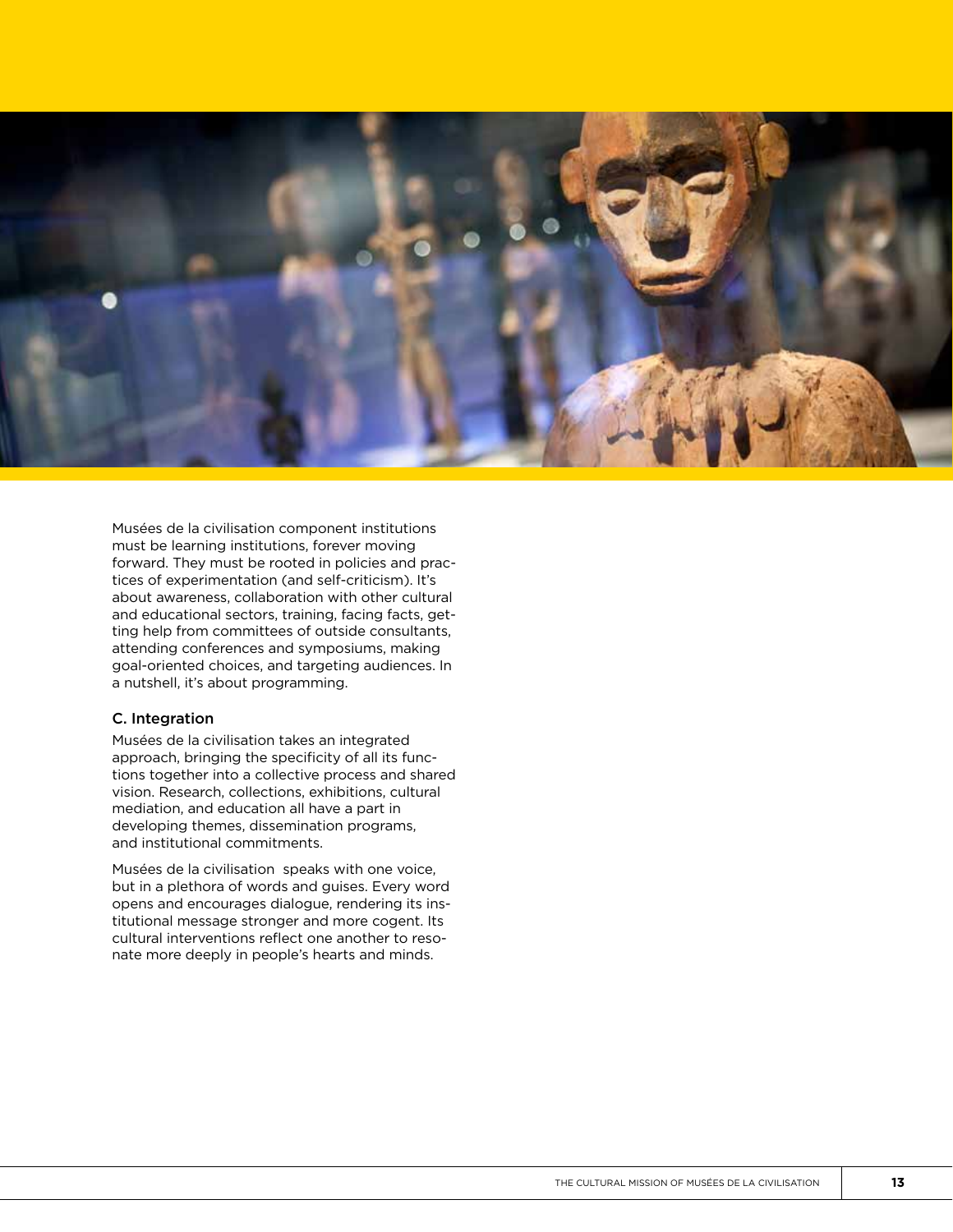

#### THE PILLARS OF OUR WORK

Musées de la civilisation can continue to play a key role in society by relying on certain pillars:

- 1. Musées de la civilisation's component institutions must cut through and decode the clamor of information, conventional wisdom, and fashionable thinking. They must analyze, collect, dissect, and make distinctions in order to reveal the essential.
- 2. Musées de la civilisation communicates and its communications must be multidimensional and differentiated. It must enlist all knowledge and all museology in the service of effectiveness and relevance.
- 3. It must be grounded in excellence: the excellence of its collections, its exhibitions, its mediation and dissemination work, and its management. The search for excellence must be part of a culture of adventure and experimentation.
- 4. Musées de la civilisation must live up to its responsibilities as a national institution. Component museums cannot achieve their goals without the commitment and engagement of all members. Les Musées must always be a team.

November 18, 2013 Presented to the board of directors on December 19th, 2013